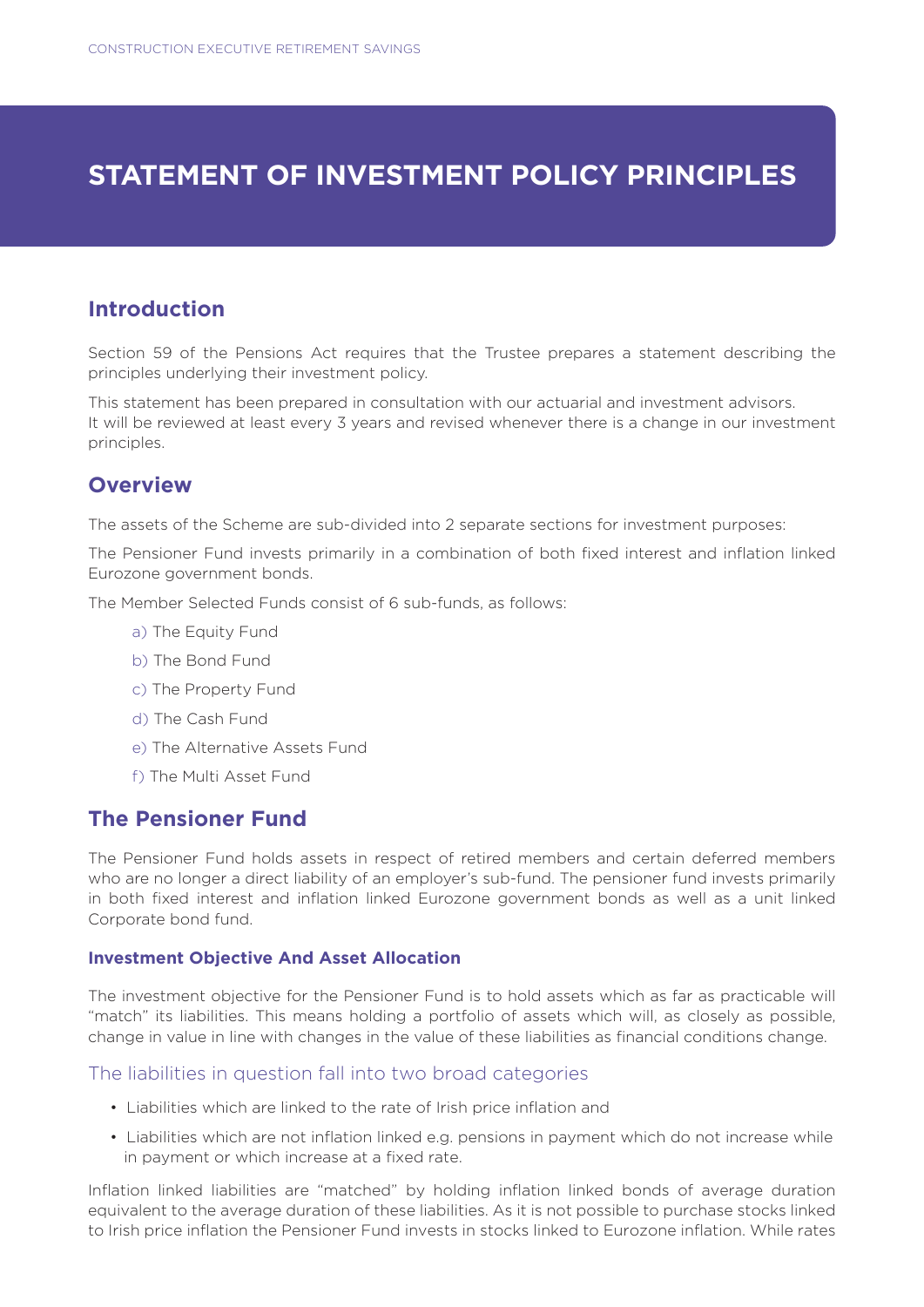of Irish and Eurozone inflation may diverge in the short- term, it is considered that investment in stocks linked to Eurozone inflation provides the best available long-term match for liabilities linked to Irish inflation in the expectation that rates of inflation within the Eurozone will converge in the long-term. The index linked stocks held are all issued by Eurozone governments.

Fixed Liabilities are "matched" by holding Eurozone government fixed interest stock and units of a Corporate bond fund of average duration equivalent to the average duration of these liabilities.

The Pensioner Fund is therefore entirely managed on a matched (as closely as possible) basis by reference to its liabilities.

#### **Risk Measurement and Monitoring**

The principal investment risk facing the Pensioner Fund is that the change in the value of its assets fails to match the change in the value of its liabilities as bond yields and rates of inflation change or as a result of a full or partial default of the bonds held. This risk is managed by reviewing on an annual basis the suitability of the stocks held to match these liabilities. This includes a review of:

- (a) The overall value of the liabilities of the Pensioner Fund held in respect of the "Matched Liabilities" having regard to cash flows and new retirements during the year.
- (b) The proportion of the Pensioner Fund to be held in fixed interest bonds and the proportion to be held in inflation linked bonds.
- (c) The duration of the stocks held by comparison with the duration of the liabilities of the Pensioner Fund.
- (d) The Investment Manager is given a mandate setting out the credit rating required for any bonds held.

The financial effect of investment risk is quantified each year as part of the overall actuarial valuation of the Scheme.

# **Member Selected Funds**

There are 6 Member Selected Funds as noted above. Defined Contribution members who have not yet retired may direct that their retirement accounts be invested in any combination of one or more of these funds. In the case of Defined Benefit schemes, the Trustee in consultation with the Sponsoring Employer and having regard to the liabilities of the Scheme will determine the combination of funds to be used having regard to the principles set out on page 5.

Each of the Member Selected funds has its own investment strategy, as follows:

### **The Equity Fund**

The Equity Fund invests in a diversified manner in global equity markets including an allocation to emerging markets. The Fund is passively managed. This means that the Fund holds all of the shares in the relevant benchmark indices in proportion to their relative market capitalisation. The benchmark indices for the Fund are currently:

| MSCI Developed Market Equity                 | 42.5% |
|----------------------------------------------|-------|
| <b>MSCI Developed Market Equity Unhedged</b> | 42.5% |
| <b>MSCI Emerging Market Equity</b>           | 150%  |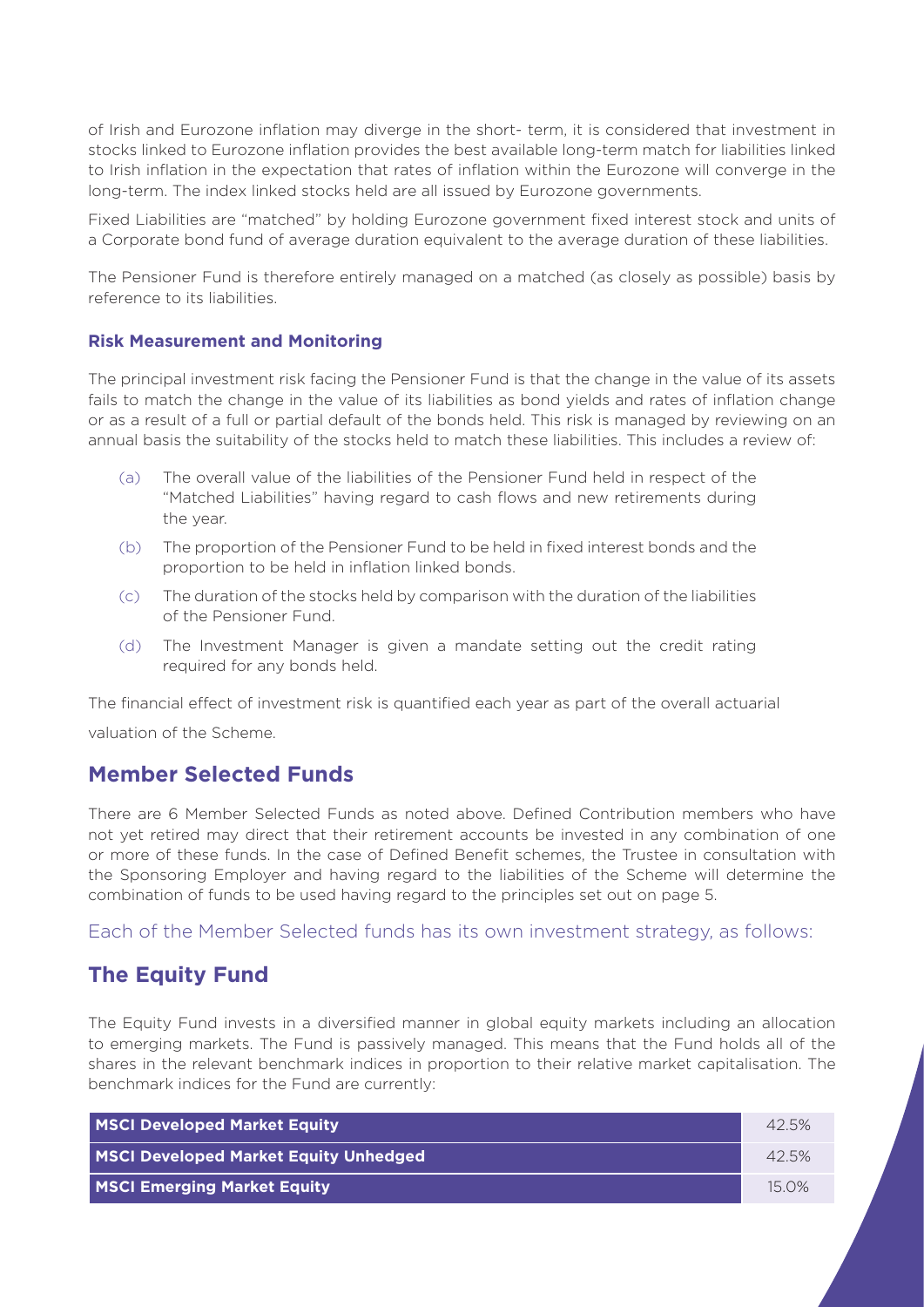This passive approach to investment eliminates manager risk i.e. the risk that the Investment Manager might underperform index returns. The passive manager used for the Equity Fund and the benchmark indices used are subject to Trustee review on a regular basis. The Trustee may also from time to time decide to hedge all or part of the currency risk arising from investment in non-Euro markets. As the Fund invests entirely in shares it may be expected to exhibit a high level of volatility in line with the performance of global stock markets. The value of the Equity Fund may therefore rise or fall considerably over relatively short periods (possibly by 30% or more). However, in the long term the expected return from the Equity Fund is greater than that expected from any of the other fund choices available under the Scheme. The Equity Fund may therefore be a suitable vehicle for younger members who have many years to go to retirement and are more concerned with maximising long term return than with short term volatility.

### **The Bond Fund**

The fund invests in a blend of index linked bonds, including government and corporates, trying to match the movement in annuity prices. The bond mix is reviewed periodically and can be updated if a mix that better matches annuity prices can be achieved. The fund aims to broadly follow the long term changes in annuity prices due to interest rates which are just one of the factors that determine annuity prices. The benchmark indices for the Fund are currently:

| <b>I ICE BAML 15+ YR AAA Euro Gov Index</b> | 60% |
|---------------------------------------------|-----|
| ICE BAML 10+ YR Euro Lg Cap Corp Index      | 40% |

The Investment Managers used for the Bond Funds and the benchmark indices used will be reviewed on a regular basis by the Trustee.

The Bond Fund may be expected to exhibit some volatility (but not generally as much as the Equity Fund). In particular, if interest rates increase the value of the Bond Fund may be expected to fall. In the longer term the return to be expected from the Bond Fund is less than the expected return from the Equity Fund but more than the expected return from the Cash Fund. The Bond Fund may also be a suitable vehicle for Scheme members who, in the years approaching their retirement, wish to align some or all of their investments with the cost of purchasing a pension on retirement. This is because the value of the Bond Fund may be expected to move broadly in line with the cost of buying a pension as interest rates change.

#### **The Property Fund**

The Property Fund is invested in five underlying unitised property funds managed by separate managers. As well as this diversification across managers, the Fund is geographically diversified with Ireland the largest element but with exposure also to the United Kingdom and Europe. The Fund also provides diversification across the major property sectors i.e. office, retail and industrial.

The value of the Property Fund may fluctuate considerably over relatively short periods. In some years the return provided may be a negative, perhaps significantly so. Property is a relatively illiquid asset which may exacerbate market fluctuations (both up and down) and may also lead to delays in implementing redemptions (or withdrawals) from the Property Fund.

In the longer term the return from the Property Fund may be expected to be somewhat lower than that from the Equity Fund. However, the Property Fund may experience long periods during which values decline.

The Trustee reviews the managers and strategy adopted for the Property Fund on a regular basis.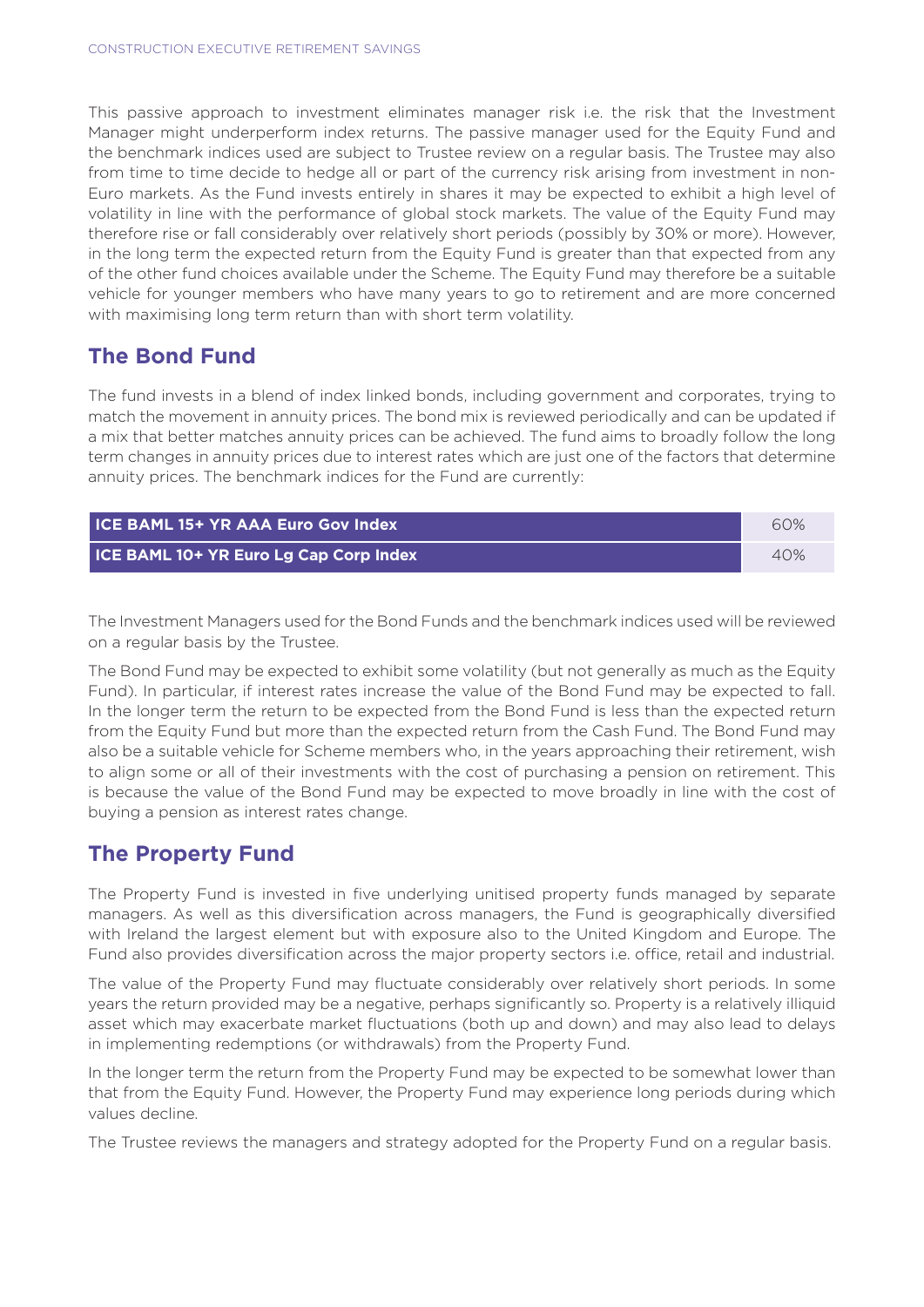# **The Cash Fund**

The Cash Fund may invest in Euro denominated Bank deposits and other cash-like instruments such as certificates of deposit, treasury bills and short term bonds. The Fund's focus is to place money with high quality counterparties i.e. banks and other issuers. The Fund's exposure to counterparty risk is rigorously managed by a policy of diversification which controls the maximum amount that may be invested in any individual country, bank or issuer. The credit worthiness of counterparties is subject to ongoing review by the Fund's Investment Manager.

As the Cash Fund is invested entirely in bank deposits and other similar instruments it may be expected to provide a return in line with Euro deposit rates with a stable capital value. The Cash Fund may be a suitable vehicle for those Scheme members who, in the years approaching their retirement, wish to preserve the capital value of some or all of their investments (in particular that part of their fund which they plan to take as a lump sum). In the longer term, the Cash Fund is unlikely to provide a return sufficient to support members' benefit expectations and in times of very low interest rates may provide negligible or even slightly negative returns.

The Trustee reviews the manager and strategies used for the Cash fund on a regular basis.

# **The Alternative Assets Fund**

The Alternative Assets Fund is diversified across a wide range of assets, strategies and managers. The fund may contain investments including, but not limited to, equities, bonds, forestry, property, infrastructure, absolute return and derivatives including managed futures and asset backed securities. Absolute return funds typically aim to deliver modest absolute returns relative to a cash benchmark at relatively low risk. The objective of the Alternative Assets Fund is to reduce volatility through diversification. The underlying managers may use financial instruments (e.g. derivatives) in their investment strategies, employing a wide range of different strategies some of which may be relatively high risk.

The Alternative Asset Fund may be expected to exhibit a level of volatility which is somewhere between that exhibited by the Bond and Equity Funds. Similarly, the return to be expected in the longer term from the Alternative Assets Fund would normally be considered to be lower than the expected return from the Equity Fund but greater than the expected return from the Bond Fund. This Fund may be a suitable vehicle for part of a member's assets to improve diversification. The underlying funds and assets in which the Alternative Assets Fund invests are reviewed regularly by the Scheme Trustee.

# **The Multi Asset Fund**

The Multi Asset Fund invests in four of the five available CERS Funds – Equity Fund, Property Fund, Alternative Assets Fund and the Cash Fund as well as two bond funds which are specific to the CERS Multi Asset Fund. The allocation to each fund will vary from the central allocation within an agreed range from time to time to take account of market conditions as determined by the Trustee. The central allocation and agreed ranges are as follows:

| <b>Sub Fund</b>           | <b>Central Allocation</b> | <b>Agreed Range</b> |
|---------------------------|---------------------------|---------------------|
| <b>Bonds</b>              | 7.5%                      | $5\% - 10\%$        |
| Inflation Linked Bonds    | 7.5%                      | $5\% - 10\%$        |
| <b>Equities</b>           | 45%                       | $37.5\% - 52.5\%$   |
| <b>Alternative Assets</b> | 27%                       | $22\% - 32\%$       |
| Property                  | 11%                       | $8\% - 14\%$        |
| Cash                      | 2%                        | $0\% - 4\%$         |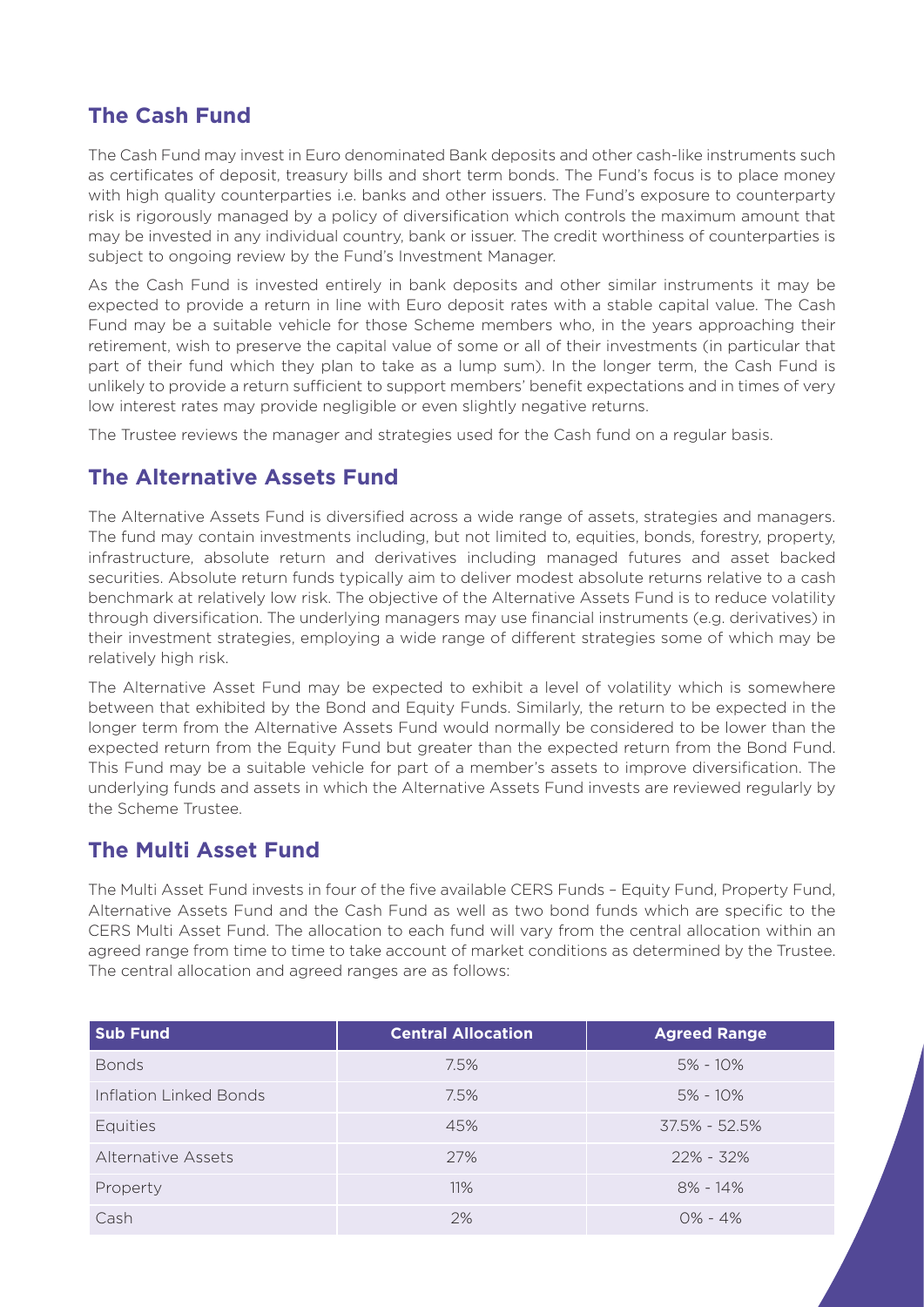The Multi Asset Fund may be expected to exhibit the same characteristics as regards volatility and expected returns as the underlying funds in which it invests. However, overall volatility is reduced by investing across the full range of funds and the level of volatility experienced is likely to be lower than the Equity Fund but greater than the Bond or Cash Funds. Similarly, the expected long term return from the Multi Asset Fund would normally be considered to be lower than that of the Equity Fund but greater than that of the Bond or Cash Funds. The central allocation to each of the sub funds will be subject to regular review by the Trustee. The Trustee also reviews the managers and strategies used for each of the underlying Funds on a regular basis.

A lifestyle option based on gradual de-risking of investment strategy over the last 7 years prior to a member's anticipated retirement age is the default option for Defined Contribution members who do not wish to or feel they are unable to make their own fund choice.

# **CERS Multi Asset Bond Fund**

The CERS Multi Asset Bond fund is a passively managed fixed interest fund. Its objective is to track the performance of the EMU Large Cap Corporate Index.

# **CERS Inflation Linked Multi Asset Bond Fund**

The Inflation Linked Multi Asset bond Fund comprises inflation linked bonds with the following target ranges.

| <b>Fund</b> | <b>Central Allocation</b> | <b>Agreed Range</b> |
|-------------|---------------------------|---------------------|
| France      | 24%                       | 14% - 34%           |
| Italy       | 20%                       | $0\% - 30\%$        |
| Spain       | 20%                       | $10\% - 30\%$       |
| Germany     | 36%                       | 26% - 46%           |
| Euro Cash   | 7.5%                      | $5\% - 10\%$        |

# **CERS - Structure Of Lifestyling Arrangement**

The Trustee introduced 2 lifestyle options based on gradual de-risking of investment strategy over the last 7 years prior to a member's anticipated retirement age. The standard lifestyle (default option) and an ARF lifestyle strategy are available for Defined Contribution members who do not wish to or feel that they are unable to make their own fund choice.

A key element of both lifestyle options which are available to members, is the gradual and automatic de-risking of lifestyle members' investment strategy to target a more conservative mix of assets when a member reaches their Normal Retirement Age (NRA). The target investment allocations at NRA for each of the lifestyle options has been set following consideration of the likely mix of benefits which till be taken by members at retirement.

# **Standard Lifestyle Strategy**

The Standard Lifestyle Option may be suitable for members who intend to purchase a pension from the CERS scheme at their normal retirement age (NRA). The strategy is based on gradual de-risking of investment strategy over the last 7 years prior to a member's NRA. This strategy is automatically included as part of the Multi Asset Fund (default fund). Members will invest 100% in the Multi Asset Fund until 7 years prior to their NRA with 10% being automatically transferred out of the Multi Asset Fund (to a combination of the Cash Fund 7.5% and Bond Fund 2.5%) in each of the last 7 years. Ongoing future contributions would also be invested in accordance with this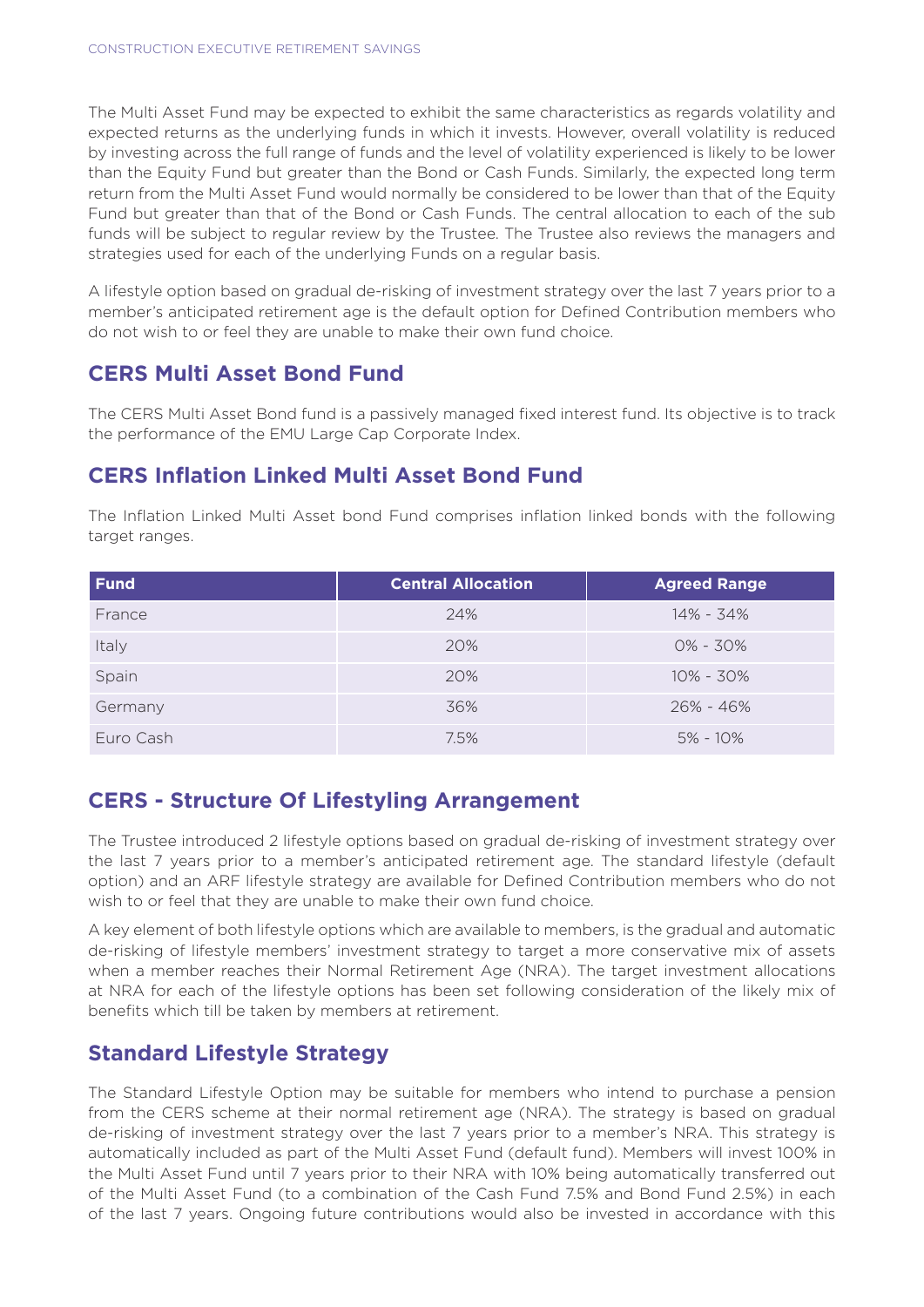Standard Lifestyle matrix with effect from the switch date. The member's fund will rebalance at yearly intervals thereafter.

The Scheme will have 4 Lifestyle dates each year, 1st January, 1st April, 1st July and 1st October. Once a member is within 7 years of their NRA, the first switch and contribution redirection will occur on the quarterly switch date immediately after the member's birthday.

| <b>Period Remaining to Normal</b> | <b>Allocation of Existing Assets and Future Contributions</b> |                  |                  |
|-----------------------------------|---------------------------------------------------------------|------------------|------------------|
| <b>Retirement Age</b>             | <b>Multi Asset Fund</b>                                       | <b>Cash Fund</b> | <b>Bond Fund</b> |
| More than 7 Years                 | 100%                                                          | <b>Nil</b>       | <b>Nil</b>       |
| 6-7 Years                         | 90%                                                           | 7.5%             | 2.5%             |
| 5-6 Years                         | 80%                                                           | 15.0%            | 5.0%             |
| 4-5 Years                         | 70%                                                           | 22.5%            | 7.5%             |
| 3-4 Years                         | 60%                                                           | 30.0%            | 10.0%            |
| 2-3 Years                         | 50%                                                           | 37.5%            | 12.5%            |
| 1-2 Years                         | 40%                                                           | 45.0%            | 15.0%            |
| 0-1 Year                          | 30%                                                           | 52.5%            | 17.5%            |

#### **The Standard Lifestyle Table Is As Follows:**

#### **Approved Retirement Fund (ARF) Lifestyle Strategy**

The Approved Retirement Fund (ARF) Lifestyle Option may be suitable for members who intend to transfer their retirement accounts to an ARF at retirement instead of purchasing a pension from the CERS scheme. This strategy is based on gradual de-risking of investment strategy over the last 7 years prior to a member's normal retirement age (NRA). Members who select the ARF Lifestyle Option will invest 100% in the Multi Asset Fund until 7 years prior to their NRA with 5.5% being automatically transferred out of the Multi Asset Fund to the Cash Fund in each of the last 7 years. Ongoing future contributions would also be invested in accordance the ARF Lifestyle matrix with effect from the switch date. The member's fund will rebalance at yearly intervals thereafter.

The Scheme will have 4 Lifestyle dates each year, 1st January, 1st April, 1st July and 1st October. Once a member is within 7 years of their NRA, the first switch and contribution redirection will occur on the quarterly switch date immediately after the member's birthday

#### **The Arf Lifestyle Table Is As Follows:**

| <b>Period Remaining to Normal</b> | <b>Allocation of Existing Assets and Future Contributions</b> |                  |  |
|-----------------------------------|---------------------------------------------------------------|------------------|--|
| <b>Retirement Age</b>             | <b>Multi Asset Fund</b>                                       | <b>Cash Fund</b> |  |
| More than 7 Years                 | 100%                                                          | Nil              |  |
| 6-7 Years                         | 94.5%                                                         | 5.5%             |  |
| 5-6 Years                         | 89.0%                                                         | 11.0%            |  |
| 4-5 Years                         | 83.5%                                                         | 16.5%            |  |
| 3-4 Years                         | 78.0%                                                         | 22.0%            |  |
| 2-3 Years                         | 72.5%                                                         | 27.5%            |  |
| 1-2 Years                         | 67.0%                                                         | 33.0%            |  |
| 0-1 Year                          | 61.5%                                                         | 38.5%            |  |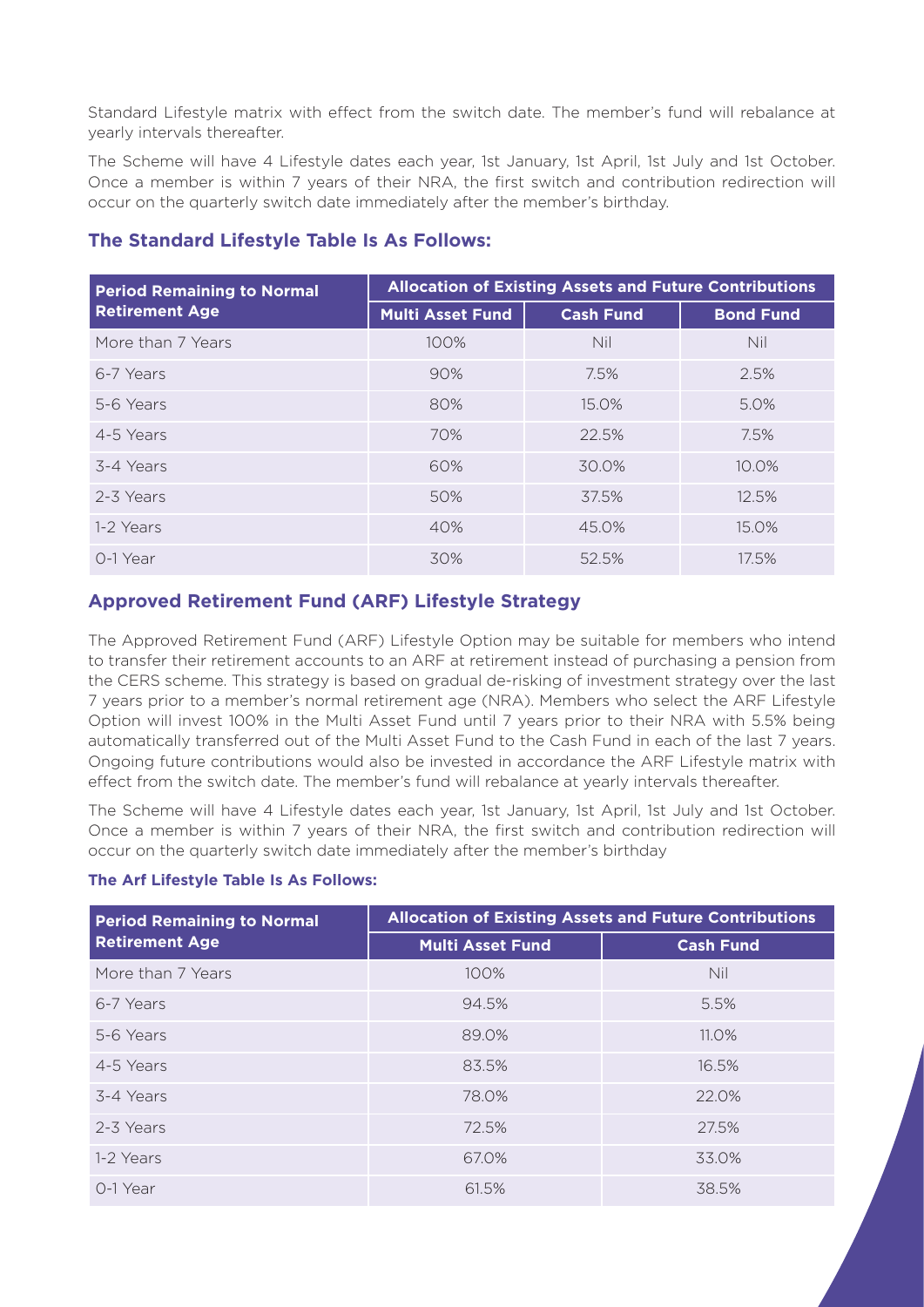| <b>Fund</b>             | <b>Volatility</b> | <b>Long Term</b><br><b>Expected Returns</b> | Legend:<br><b>Volatility</b> | <b>Volatility Type</b> |
|-------------------------|-------------------|---------------------------------------------|------------------------------|------------------------|
| <b>Equity Fund</b>      | 6                 | 6                                           | 7                            | Very High              |
| Property Fund           | 6                 | 6                                           | 6                            | High                   |
| Multi Asset Fund        | 5                 | 5                                           | 5                            | Medium to High         |
| Alternative Assets Fund | 5                 | 5                                           | $\overline{4}$               | Medium                 |
| <b>Bond Fund</b>        | $\overline{4}$    | $\overline{4}$                              | 3                            | Low to Medium          |
| Cash Fund               |                   |                                             | $\mathcal{P}$                | Low                    |
|                         |                   |                                             |                              | Very Low               |

#### **Summary – Volatility and Expected Returns**

#### **Defined Benefit Sub-Schemes – Measurement And Management Of Investment Risk**

In the case of Defined Benefit sub-schemes, investment risk is measured relative to the liabilities of the sub-scheme and is assessed at each triennial actuarial valuation. Investment risk is managed as set out below.

The Trustee requires that the strategy outlined below be implemented as a condition of their supporting an extended funding proposal period of more than 3 years.

At the date of each actuarial valuation (normally every 3 years) the percentage of past service liabilities to be invested in the Bond Fund is calculated in accordance with the following table based on the age distribution of the employed and deferred members in the sub-scheme at the valuation date.

| <b>Period Remaining to Normal Retirement Date</b> | % of Past Service Liabilities to be<br><b>Invested in Bond Fund</b> |
|---------------------------------------------------|---------------------------------------------------------------------|
| $0 - 3$ years                                     | 75%                                                                 |
| $3 - 5$ years                                     | 50%                                                                 |
| $5 - 7$ years                                     | 25%                                                                 |
| Over 7 years                                      | Nil                                                                 |

The balance of the assets of the sub-scheme is invested in the Multi Asset Fund.

This calculation results in an overall percentage of past service liabilities to be invested in the Bond Fund. This percentage is applied to the value of existing assets to determine the proportions to be invested in the Bond Fund and the Multi Asset Fund. Future contributions are allocated in the same proportions. Disinvestments to fund retirements will be made 75% from the Bond Fund and 25% from the Multi Asset Fund unless otherwise advised by the Scheme Actuary.

This strategy will be implemented on a phased basis as funding proposals, requiring a recovery period of more than 3 years, are implemented for each DB sub-scheme. Where the application of this strategy results in a material increase in the proportion of existing assets to be invested in the Bond Fund the increased bond content may be implemented on a phased basis in consultation with the Sponsoring Employer over the funding proposal period.

The employer sponsoring a DB sub-scheme may in consultation with the Trustee opt to have a greater allocation to the Bond and Cash funds than is derived from this strategy.

In the case of sub-schemes which do not require an extended recovery period the investment strategy to be adopted is determined by the Trustee in consultation with the Sponsoring Employer having regard to the liabilities of the DB sub-scheme.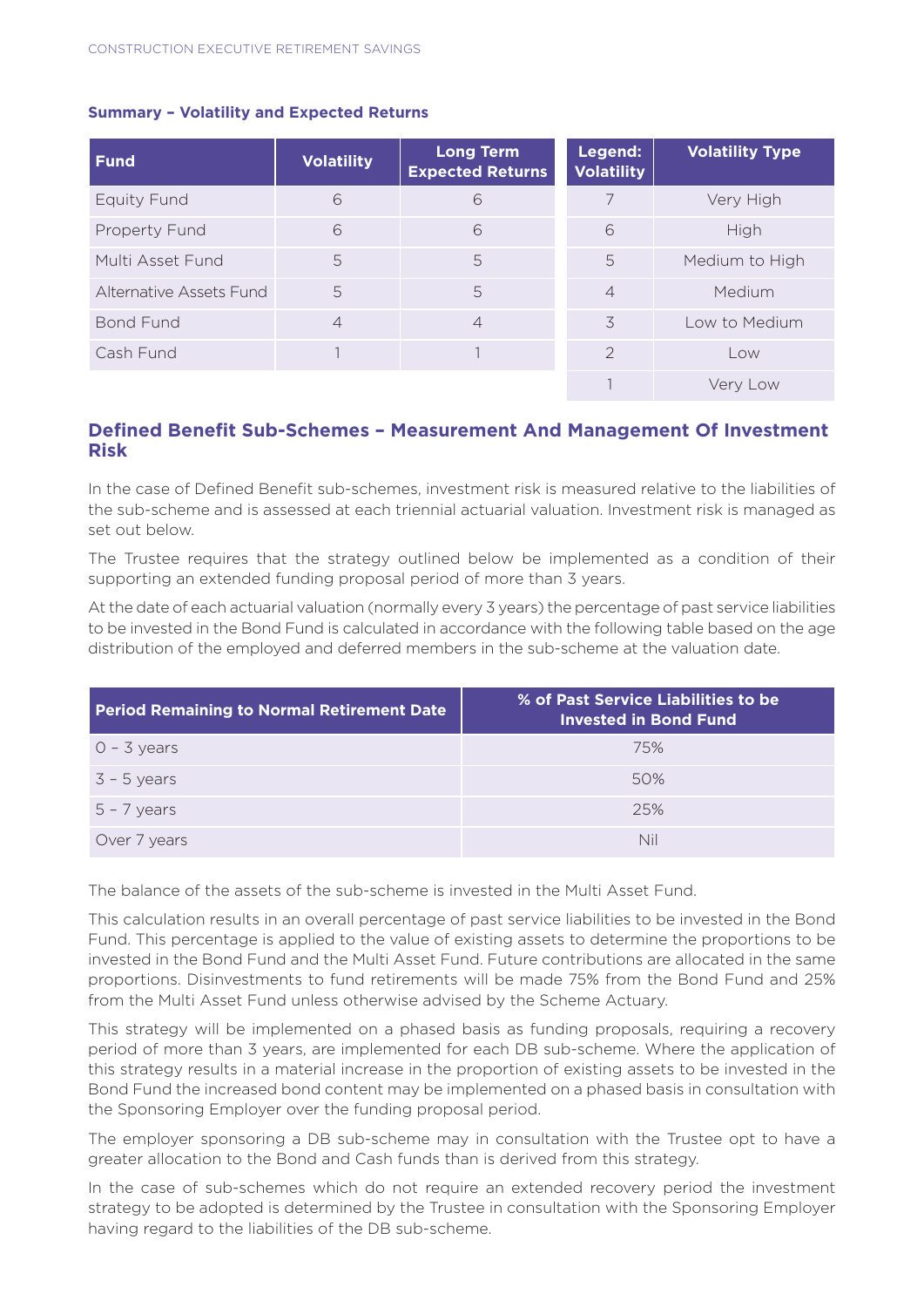# **Defined Contribution Schemes And Additional Voluntary Contributions**

The Trustee's key investment objectives in relation to DC members and those paying AVCs are:

- To provide a suitable range of fund options to meet the requirements of individual members and
- To provide members with adequate information in relation to these options.

It is acknowledged that individual members will have different requirements depending on their age, their attitude to risk and investment knowledge.

# **Risk Measurement And Management**

The risks considered by the Trustee in determining the fund options currently available and their response to the management of these risks are shown below:

- (a) The risk of insufficient long-term capital growth for younger members managed by providing access to the Multi Asset Fund which has a benchmark allocation of 74% to return seeking assets.
- (b) The risk that the value of a member's investment account may fall shortly before retirement due to stock market volatility leading to a permanent loss of retirement income - managed by offering members a Cash Fund and two Lifestyle options.
- (c) The risk that bond yields may fall shortly before retirement leading to an increase in annuity costs and a permanent loss of retirement income - managed by offering members a Bond Fund and two Lifestyle options.
- (d) The risk that members may have insufficient investment knowledge to make appropriate choices in relation to the investment of their accounts. This risk is managed by offering the two Lifestyle options, one of which is the default option in the event that a member does not make a written fund choice.
- (e) The risk that individual Investment Managers may underperform leading to a loss of investment return - controlled by offering funds which are mainly managed on a passive basis and by broadly diversifying the Alternative Assets Fund.
- (f) The risk of loss due to inadequate diversification and/or investment in unregulated markets - managed by only offering unitised funds which are themselves broadly diversified and which invest mainly in regulated stock markets.

# **Environmental, Social & Governance (ESG)**

The Trustee believes that environmental, social, and corporate governance (ESG) factors may have a material impact on investment risk and return outcomes, and that good stewardship can create and preserve value for companies and markets as a whole. The Trustee also recognises that long-term sustainability issues, particularly climate change, present risks and opportunities that increasingly may require explicit consideration.

By using a pooled investment vehicle for its equity investments, the Trustee accepts that the dayto-day application of voting rights will be carried out by the investment managers in accordance with their own corporate governance policy and current best practice. These managers have in place clear policies of normally voting on all issues on behalf of its investors' best financial interests and have provided the Trustee with a statement detailing their voting policy and practices.

The Trustee considers Mercer's ESG ratings (where available) for each of their strategies. Rating reviews are undertaken on a regular basis and documented at least annually. The Trustee, in conjunction with its advisers, will actively monitor and engage with its managers on ESG integration, consistent with this Policy statement.

The Trustee has given appointed investment managers full discretion in evaluating ESG factors,